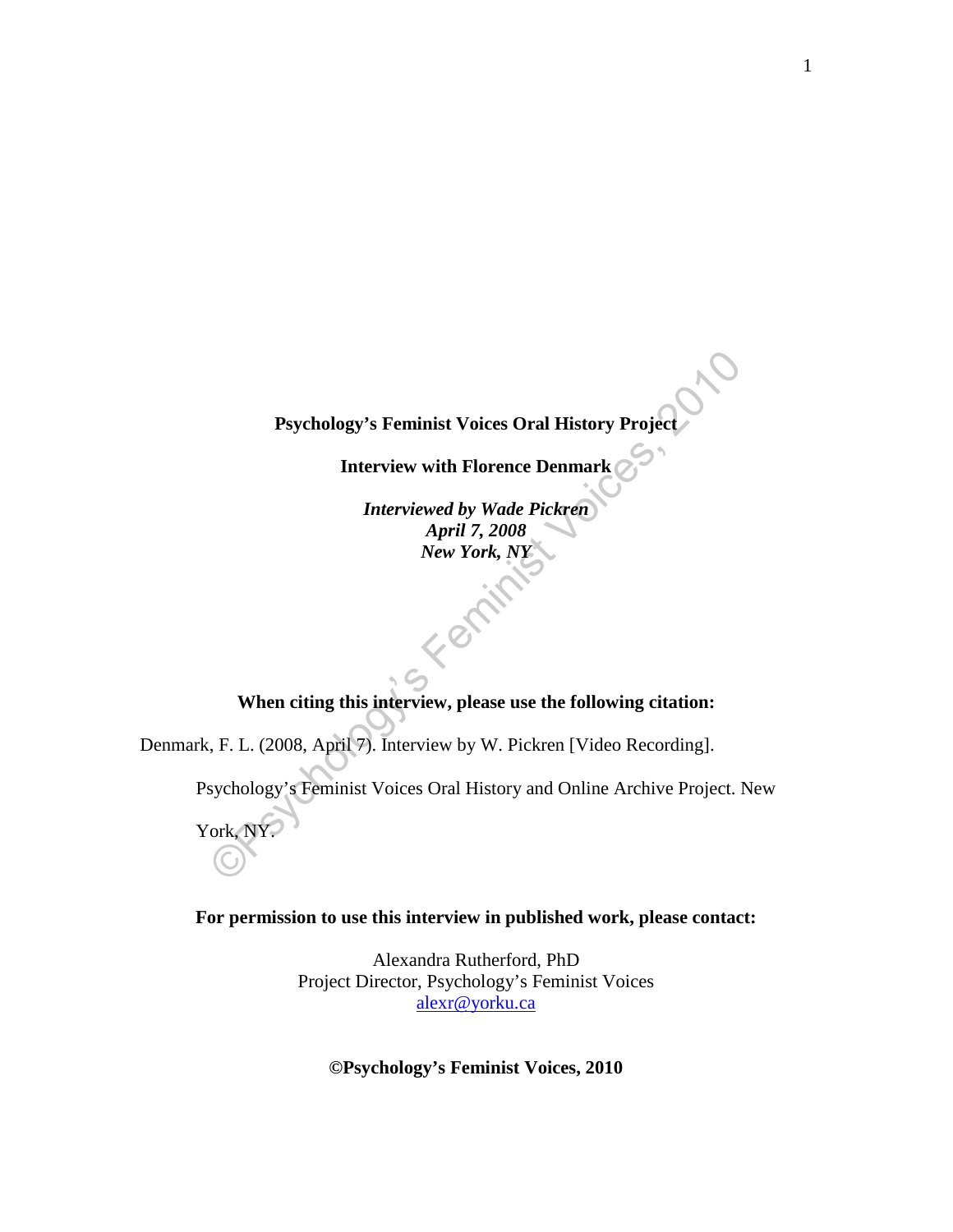# **Psychology's Feminist Voice Oral History Project Interview with Florence Denmark Interviewed by Wade Pickren April 7th, 2008 New York City, NY**

FD: Florence Denmark, Interview participant

WP: Wade Pickren, Interviewer

WP- We'll start off by talking about your training at the University of Pennsylvania, and how you arrived there, some of the challenges that you faced there as a woman student, and we'll go from there, if you'll begin there.

The start off by talking about your training at the University of Pemasylvan arrived there, some of the challenges that you faced there as a woman st go from there, if you'll begin there.<br>
1, when I went to Penn, I really FD- Well, when I went to Penn, I really had my whole career there all the way through as an undergraduate through my doctorate. And I guess you've heard of people who are coeds; we called ourselves 'co-ords', because we had coordinate education. So, we didn't have a special name for our school but I went to what was then the College for Women where we took a lot of classes that were women-only classes and then later they became truly co-educational as we went through our majors. I don't know that I had any thinking as an undergraduate, if you're asking about undergraduate, my background was only, I was a history major, completed, not History of Psychology, but American History actually, was completing that major in my junior year but I took Psychology and fell in love with Psychology so I did Honors in both. And then at that time I was set to go away to graduate school. I had been accepted in various programs for Clinical Psychology. But I got engaged- it was a first marriage, I have a second marriage which is a very good one- but at that time…

WP- Notice the qualifier.

FD- Well, I mean, you don't end a marriage that's a great marriage.

WP- That's true, that's true.

FD- But, at that time my husband-to-be was in the dental school at Penn, so I applied there belatedly and got in and started in a Clinical Psych program.

WP- Now, I don't want to date you too much, but what era was that?

FD- In the fifties.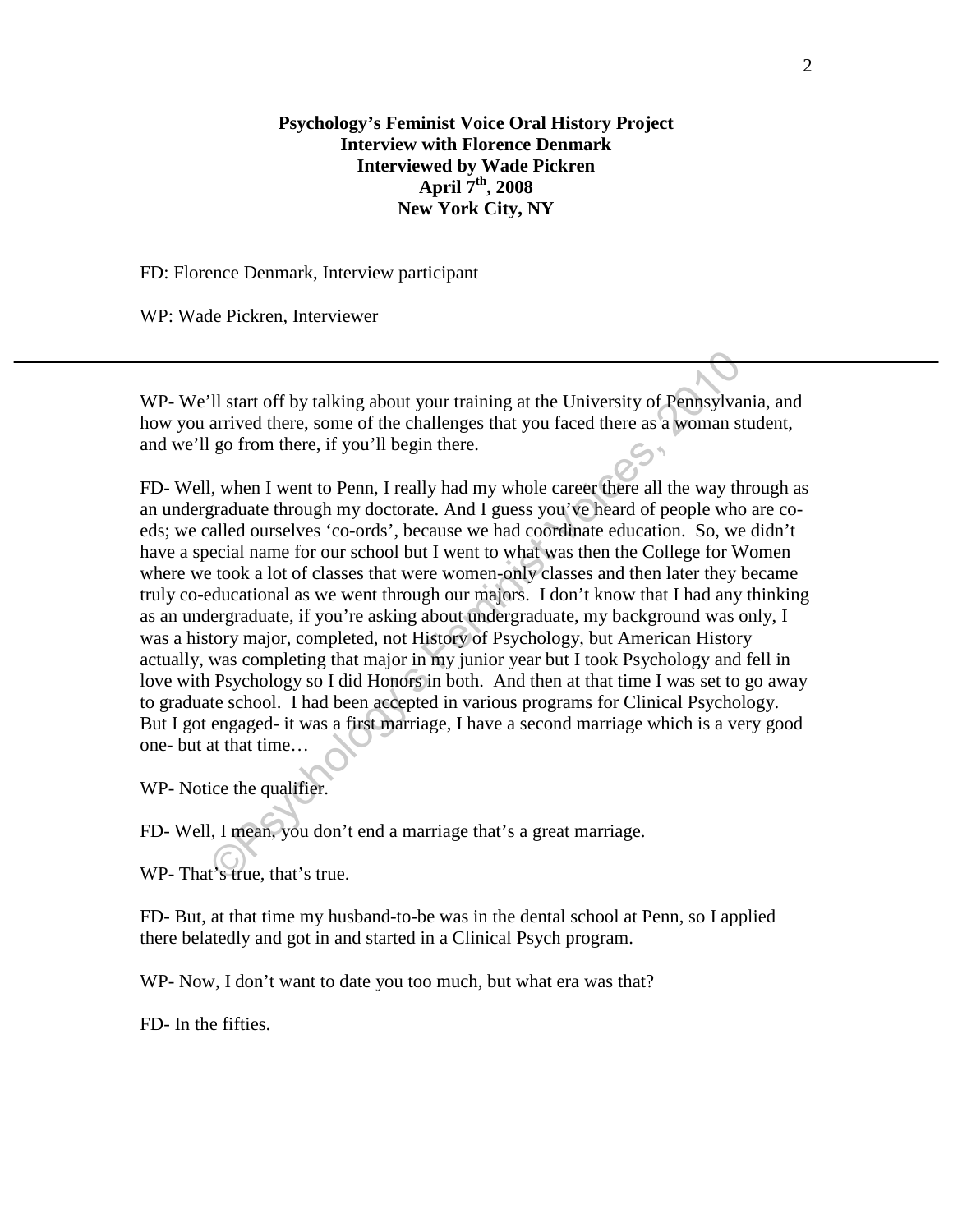WP- In the 1950s. So what was happening, when you look back on it now, what was the bigger picture in terms of what was going on in the United States, what was happening in Psychology, what was really being privileged at that time in Psychology?

FD- Well, in Psychology, I don't know if you're asking about the picture for women, but in Psychology generally there were all the controversies with Hull and Skinner. I remember taking orals in my Honors, to get the Honors as an undergraduate and they asked to compare and contrast them, things like that. So, a lot of the learning theories were important( $3:07$ ). And in terms, I mean there were things...I was in one sense, basically naive as far as the status of women. I just, some of that might have been good, I just plowed along and didn't worry about what was right. I mean, for those women who graduated with me as undergraduates, at the time there were only two of us who went on to graduate school right then. And everybody else was concerned with, you know, with sort of like, "Well, if I have…"- you know, they were going to get married then- "…if I have to work, then I'll worry about choosing, going into a career." But, it was sort of the time when you married, for most women they stayed at home and had their family. Only, God forbid, if they had to work, they would.<br>WP- Right, right. God forbid, if they had to work, they would.

#### WP- Right, right.

d with me as undergraduates, at the time there were only two of us who w<br>
tet e school right then. And everybody else was concerned with, you know<br>
e.e, "Well, if I have..." - you know, they were going to get married, then FD- But, I went, as I say, I went to Penn for graduate school then, and I started in a Clinical program. And there were two things that made me want to switch into Social Psychology. And at that time, that was a very fortunate thing in that you could make changes, you weren't in a program- you were, but everybody took the same basic courses so that I was in classes with Social psychologists, Experimental, whatever they could take then. But, the two things that made me want to switch. Well, one: the only research I was exposed to or heard about relating to Clinical Psychology was hooking up Schizophrenics and doing physiological measurements and doing things like eye-lid conditioning and all. And, again, this is where the naivete came in, and I thought, "if this is what…"- and I always wanted research- but I thought "…if this is what Clinical psychologists do, this doesn't really interest me." The second thing was I took a course in Projective Techniques, and up to a point learning the Rorschach and we scored it with Beck's system; I did a beautiful job then. Then came the interpretation. Well, I didn't know what I was doing. And I was writing these beautiful stories about people. We had to give it to someone and administer it. And when I got back, I think if someone said "This is stupid, this is terrible, you're not doing it right," I might have stayed with. But, I got back "You have the makings of a fine clinician." I remember that phrase was on the paper. So this made me think, boy, I didn't know what I was doing and if I go through life not knowing what I'm doing, it's pretty bad. But I also liked what I was…I had a graduate class in Social Psych and I loved it. And I loved it because that was the kind of research I was interested in doing so I made the switch.

WP- Was the professor Al Pepitone?

FD- Al Pepitone.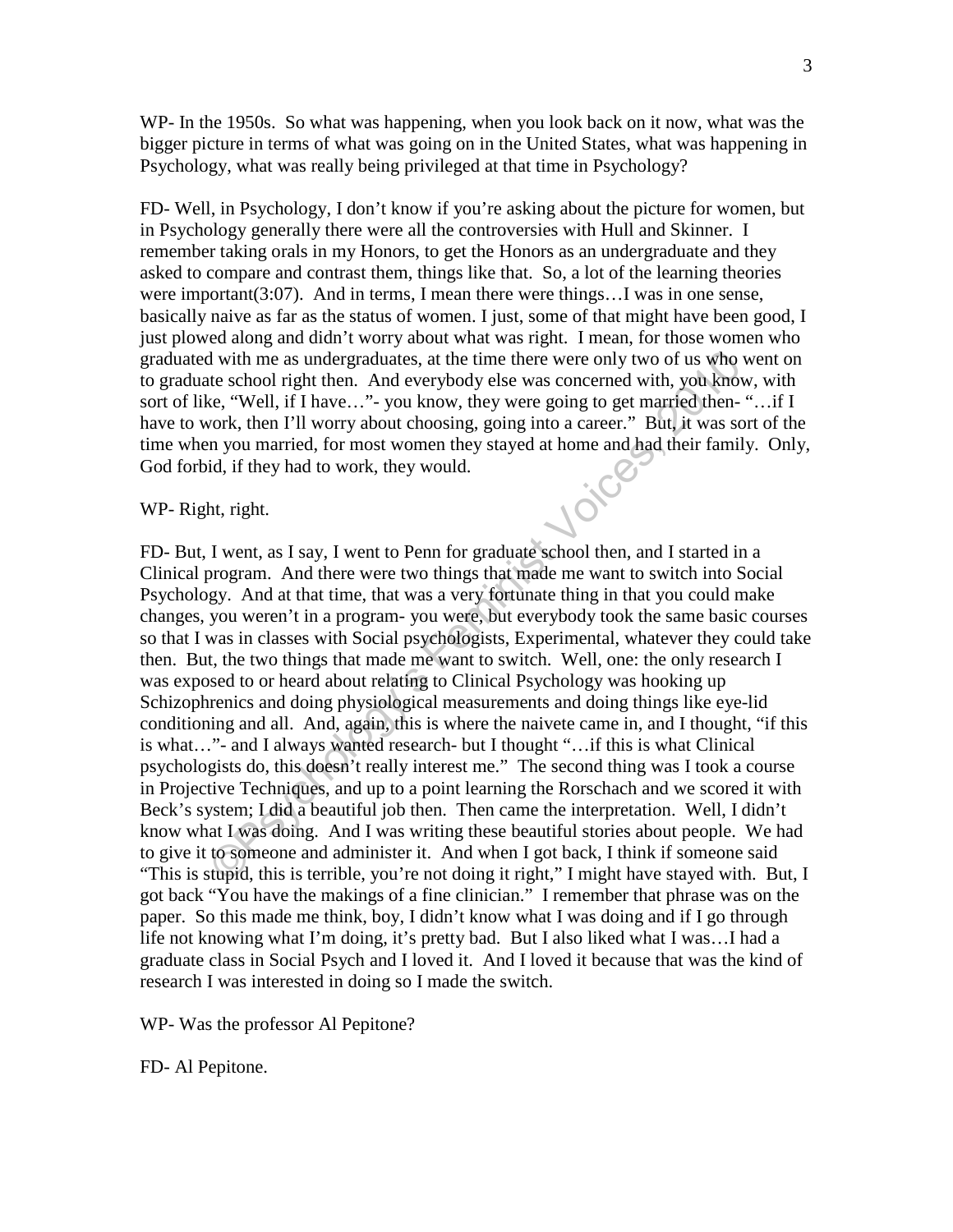WP- And, was he from Michigan?

FD- Yes.

WP- I thought so, yeah; part of that cohort that came out after World War Two.

FD- Right. (6:40)

WP- You entered your PhD, if I remember correctly, in 1958. Were you working at some point as well? I mean, by the time you got close to the end were you already doing some teaching, or…?

1, I was a, I started... when I went to Penn I had a graduate assistance-shing and research, both. And it was interesting too because, like, maybe at I experienced personally was I wanted to be...They, at Penn, they had: d FD- Well, I was a, I started… when I went to Penn I had a graduate assistance-ship which was teaching and research, both. And it was interesting too because, like, maybe the first barrier that I experienced personally was I wanted to be...They, at Penn, they had: the assistants did not teach, you assisted. And, there were what they called Assistant-Instructors; you could be promoted to that as a graduate student. And I went into the Chair and asked, told them I wanted to do that. Well, they weren't sure I could handle a class. So, I finally got to that, but it was after my third year that I was able to teach. Others were getting, the men were getting there before me. But, I did become an Assistant-Instructor and actually right after my degree I stayed on and said I wanted an Instructor-ship which was the first grant, and I got that. But, there were relatively few women in the group and one woman who wanted to major in Industrial-Organizational Psychology wasn't allowed to. There were no women. This was well-known - Morris Viteles wouldn't allow women in to get their doctorates.

WP- So, did it really stand out to you that this was because you were a woman that you were experiencing these barriers?

FD- Well, I didn't have that one, but yeah, that was very clear that it was another woman. And the other, I think it was; that I couldn't become the Assistant-Instructor when other people were.

WP- So you were kind of already, if you will, beginning to be sensitized to these barriers.

FD-Yeah<sup>.</sup>

WP- I'm leading up to, of course, the 60s and this kind of explosion of activism that occurred. Afterwards, I remember you've written that you moved to New York City, back, or up to New York City, your husband was practicing here at the time. And what was your involvement then in Psychology? This is prior to going to Hunter, but in the period before going to Hunter.

FD- Right, well I was… I had children, I had three children pretty close together: an older daughter and then twins, and a year and a half apart. But, I was an adjunct at Queens College, because I lived in Queens, it wasn't far. And it was the person who hired me,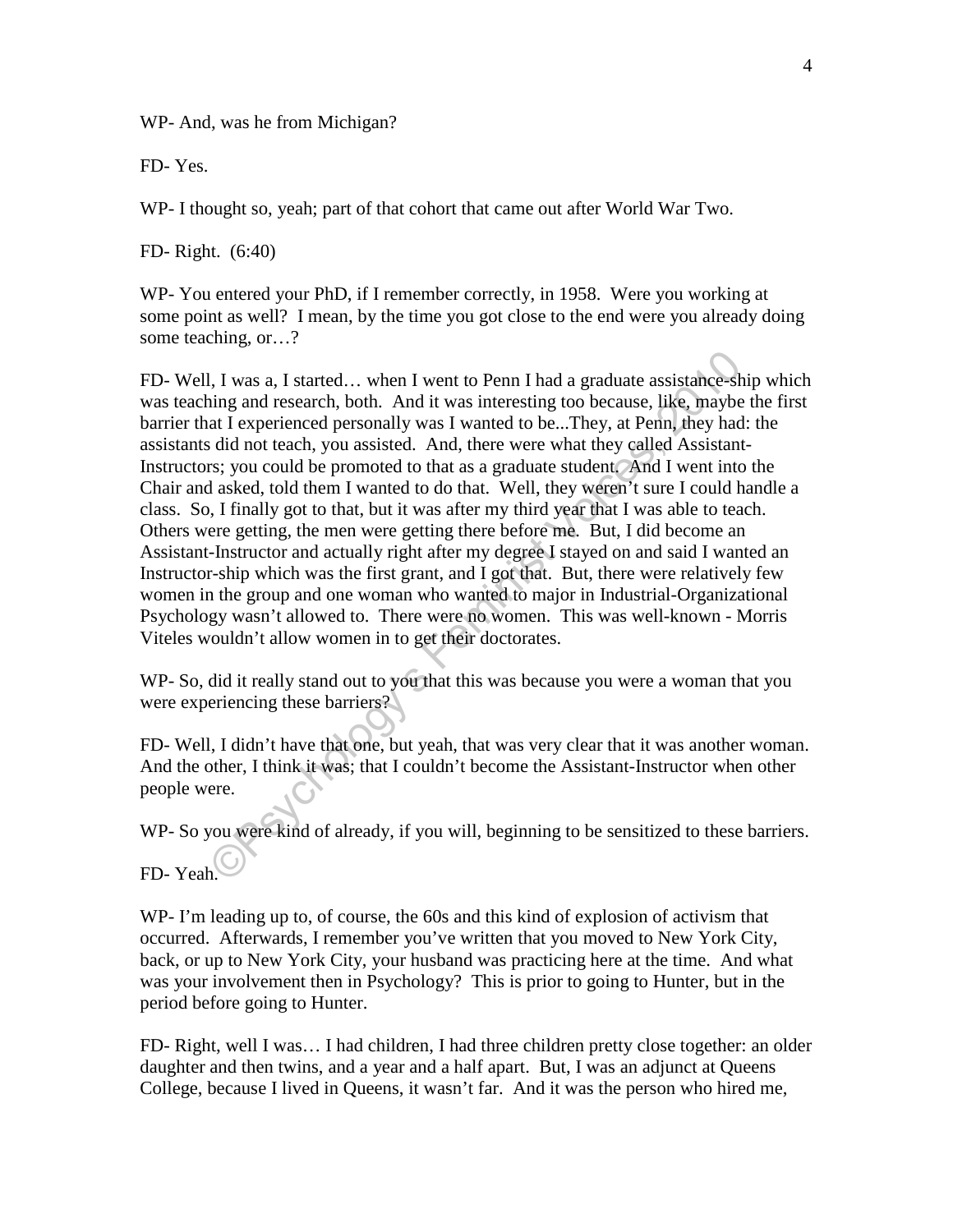Mary Reuder, you know Mary. Mary, she had gotten her degree earlier from Penn and I was told to contact her, and I did. And so I was able to teach. There was another barrier which she experienced as a woman there. She got pregnant and she was told- she was on a tenure track, she was on the line where she could get tenure- but because she was pregnant she was told she had to stop right away. And then later she had to start the clock all over again. She couldn't pick up like she had several years there, she couldn't resume, let's say, in the third year; she had to start again. So she asked me at the time to take over some of her classes like Statistics, which I taught. And I said, "But Mary, I'm pregnant too." (10:46). This is when I was having twins. She says, "Well, don't tell anyone." She said, "If anyone asks you, if it begins to show, don't tell them." She says, "Say you have a tumor." So my classes knew, but they didn't say anything. But, I was wearing one piece maternity dresses until I was that big; didn't want to look like it was a two piece at that time. But everything there was fine.

one piece maternity dresses until I was that big; didn't want to look like i<br>at that time. But everything there was fine.<br>Mary had wanted me to apply at Queens for a teaching position, but she<br>no lines here", and that's ho And then Mary had wanted me to apply at Queens for a teaching position, but she said "There's no lines here", and that's how I got to Hunter. She says, "There's a position at Hunter. Why don't you apply for it?" So I did. And then I learned another bit-lateranother bit of discrimination. I mean, I was hired. And I was placed at the rank, at that time with a doctorate and several publications, so I was an Instructor, not an Assistant-Professor. And someone who became a very good friend of mine but who was a man who was, we had very comparable backgrounds- he was hired as an Assistant Professor. Well, one of the questions I was asked when I was interviewed was "What does your husband do?" At that time there weren't any rules against asking that and I was too naive anyways, still a certain naïveté. And in my mind I thought: "Oh, they want to make sure that my husband is not in business where he might be transferred to Colorado or someplace the next year." So I said, "Well, he has a practice as a dentist." So, I thought that was a good answer because it meant that I was not going to move all around. And as it turned out, that was used to place me at the lowest possible rank and lowest salary step. And Ed, the person who was comparable, no one asked him what his wife did and she was a biology faculty member. So, you know, it just was the kind of question that was asked of a woman and not of a man.

WP- Yeah, I've gone back and looked at some of the old job ads that were placed with APA and many of them said- definitely they were looking for a man, and that the man may need a working wife, thus implying that the salary was low. And this was very common in the 50s and up till the end of the 60s, early 70s, this kind of job discrimination toward women.

FD- Yeah, it was very…and as another aside which didn't impact on me but was a thing of… One of my students and some other colleagues did a study at, it was at EPA that they did it, at the time where there was placement. And they were looking at, they were studying the placement situation there. And they interviewed people who came out from being hired and they were told, the ones who were white men were told "Oh, you did a great job in the interview but, you know, because we have to show affirmative action and hire a woman or a minority, man or a woman." And then as they studied the follow-up, and all those positions that said that to these men, ended up hiring white men. They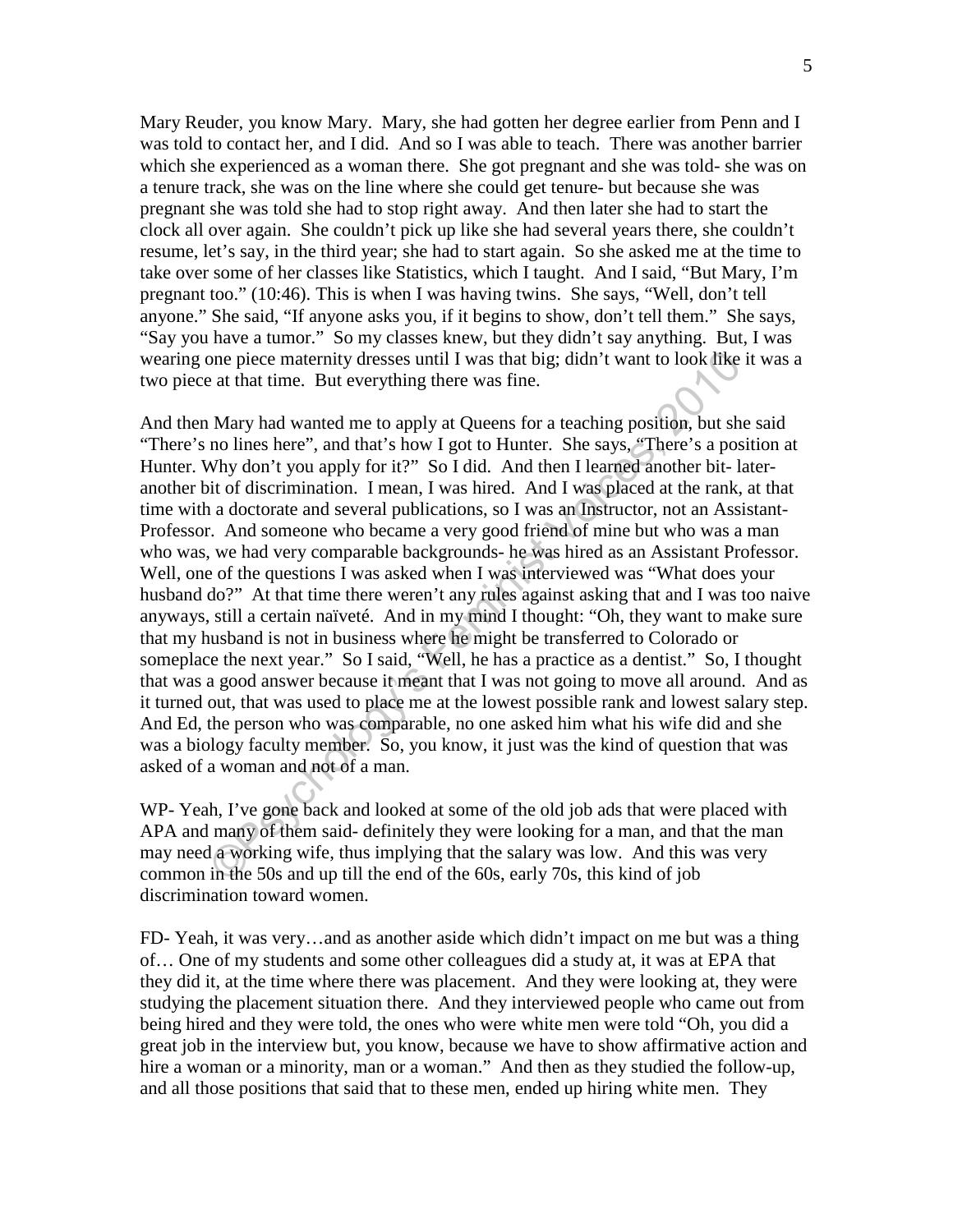probably already had them targeted just to a candidate. But the other men who were rejected, turned their minds on women and minorities, so it persisted certainly at that time.

WP- I wanted to ask you about a colleague who has died since, Marcia Guttentag. Did you meet her at Queens? (15:02)

FD- We were both there together, yeah. And we…she became a friend at the time. We were in the same boat, so to speak, with young children, married, and working part-time. And we did research together. So that's some of our early research, was with Marsha. And she died. It was very tragic, how she died, very young. She was young; at the time she died in her forties and she died alone in a hotel room. And they didn't…she had apparently had a heart attack. She had gone into the room to rest and locked the door, put the latch on and, like, the do-not-disturb and so no one…she wasn't discovered until several days later. Tragic.

WP- She had quite a distinguished career.

FD- Yeah.

WP- You know, after your collaboration as well, she went on to do a number of things.

FD- I realize, that's right. But interesting, we ran against each other for several offices, but I was fortunate to win. But that's not…that was before.

WP- Sure.

FD- I don't take anything away from her.

WP- No. When in the 1960s, as you look back on it, when did you begin to get, move towards a more activist stance in terms of women and Psychology?

in her forties and she died alone in a hotel room. And they didn't... she he<br>shows had a heart attack. She had gone into the room to rest and locked the do<br>not and, like, the do-not-disturb and so no one...she wasn't disco FD- Well, I credit the person who made me join things and do things, someone else, I credited Mary Reuder, and this is Virginia Staudt Sexton who said to me, and this was very helpful as a young faculty member, a new faculty member, she said "Are you a member of NYSPA [New York State Psychological Association]? You must join. Are you a member of the New York Academy of Sciences? You must join." And so I did. You know, I followed her advice which was very good advice. And it wasn't so much that I was active initially on behalf of women but that emerged from just being active and doing things. So, I'm still an activist.

WP- Yes. Let me follow up by asking a little more specifically. By the late 1960s, I think 1969, the Association for Women in Psychology formed. And I think you were one of the original members.

FD- I was an original member.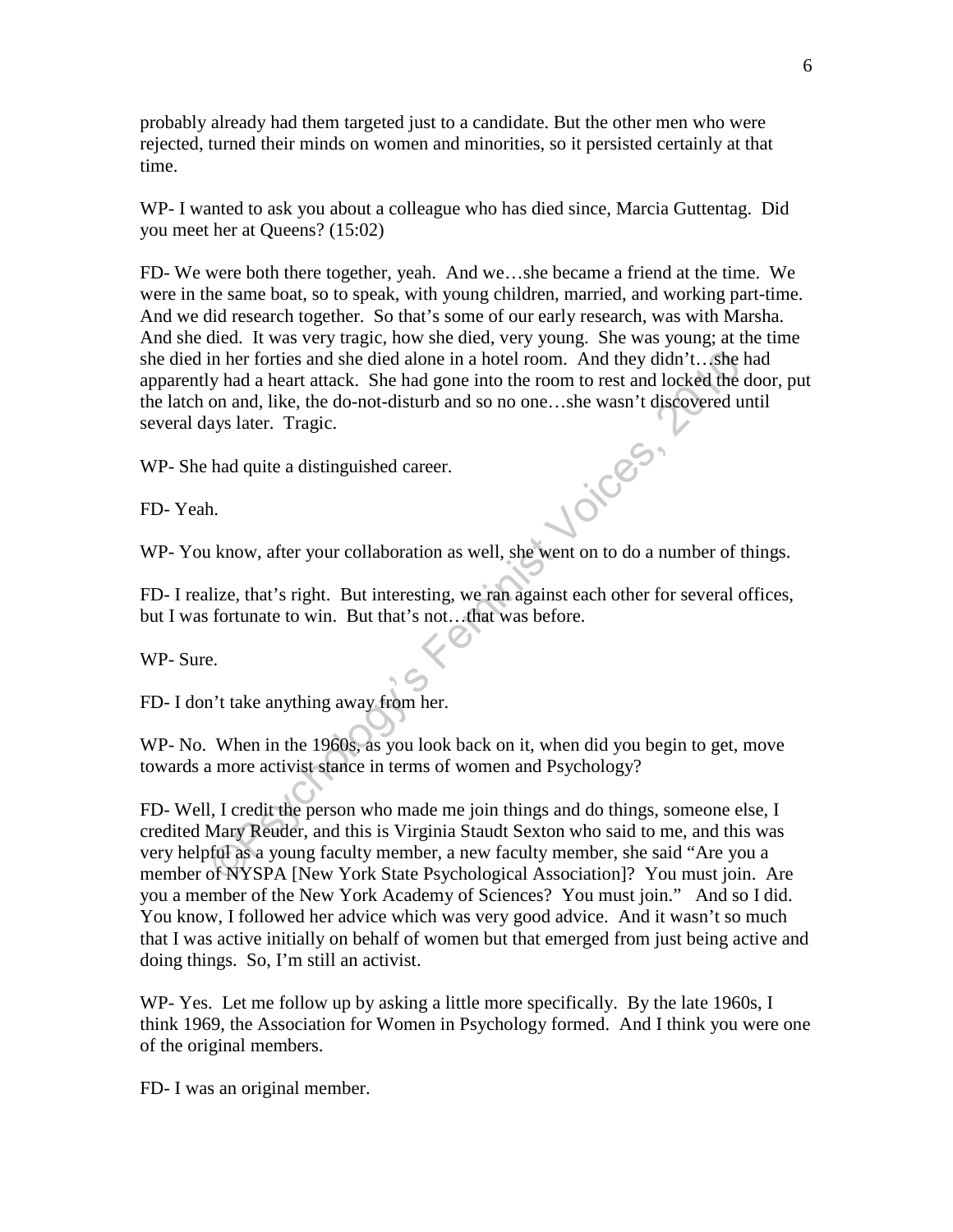WP- And what was, again since this is an archival recording, what was the agenda that AWP was…?

FD- Again, going back to employment. It was like a protest against the unfair employment practices at APA, where, you know, it was singling out jobs primarily for men- things you mentioned. And that was a real…so that there was picketing at the convention. And that…I guess the APA Council got weary about things and they decided that, they formed a Task Force. And the Task Force, which was concerned with the role of women and they did it within APA, and that emerged to an ad-hoc committee, then a committee. And now it's the Committee on Women in Psychology. That emerged several years later.(18:47) And then one of the things that the Committee felt was important was to have a Division on Psychology of Women. So that was established in '73.

WP- Do you recall the 1970 meeting of APA where there was a town hall meeting in which Jo Ann Gardner and Nancy Henley and yourself and others. It was really quite a challenge at that town hall meeting at the convention.

FD- Yeah, this is what led to some of these…

WP- Yeah, can you talk a little bit about what you remember about that. It was apparently quite controversial, the things that were said and raised at that meeting.

ears later.(18:47) And then one of the things that the Committee felt was<br>t was to have a Division on Psychology of Women. So that was establish<br>you recall the 1970 meeting of APA where there was a town hall meeting<br>Ann Ga FD- Well, I'm trying to…I have a pretty good memory but I don't remember all the things. I know there were just some of these same issues raised. And you have to understand Jo Ann Gardner who changed her name later to Jo Ann Evansgardner because she was Jo Ann Evans, she married Mr. Gardner, so she combined the name. But she was quite outspoken and very much so. Nancy Henley also so…I think in a way, I will speak out, but my style is different. So, that's something I remember. I wasn't seen as... in the same, let's say, negative way as some of them.

WP- Yeah. When I look back on that, look at documents from that period, it's a time of general activism. This is generally the same era that the Association for Black Psychologists was formed and soon after the Asian American Psychological Association et cetera. And it seemed to… I've often wondered- and since you were there and a participant- if it did not perhaps take that kind of activism to begin to change APA…

FD- Oh I think so; they would never have changed.

WP- Yeah. Otherwise, just go in and politely ask them, that wasn't working.

FD-No, it wasn't working. You had to...I mean, sometimes that's the only way things work. And jumping to another, a different bit of activism, this was at the- it's in that same time period- at the graduate school at City University where I was as well as at Hunter, the students wanted to have a course in the Psychology of Women. And they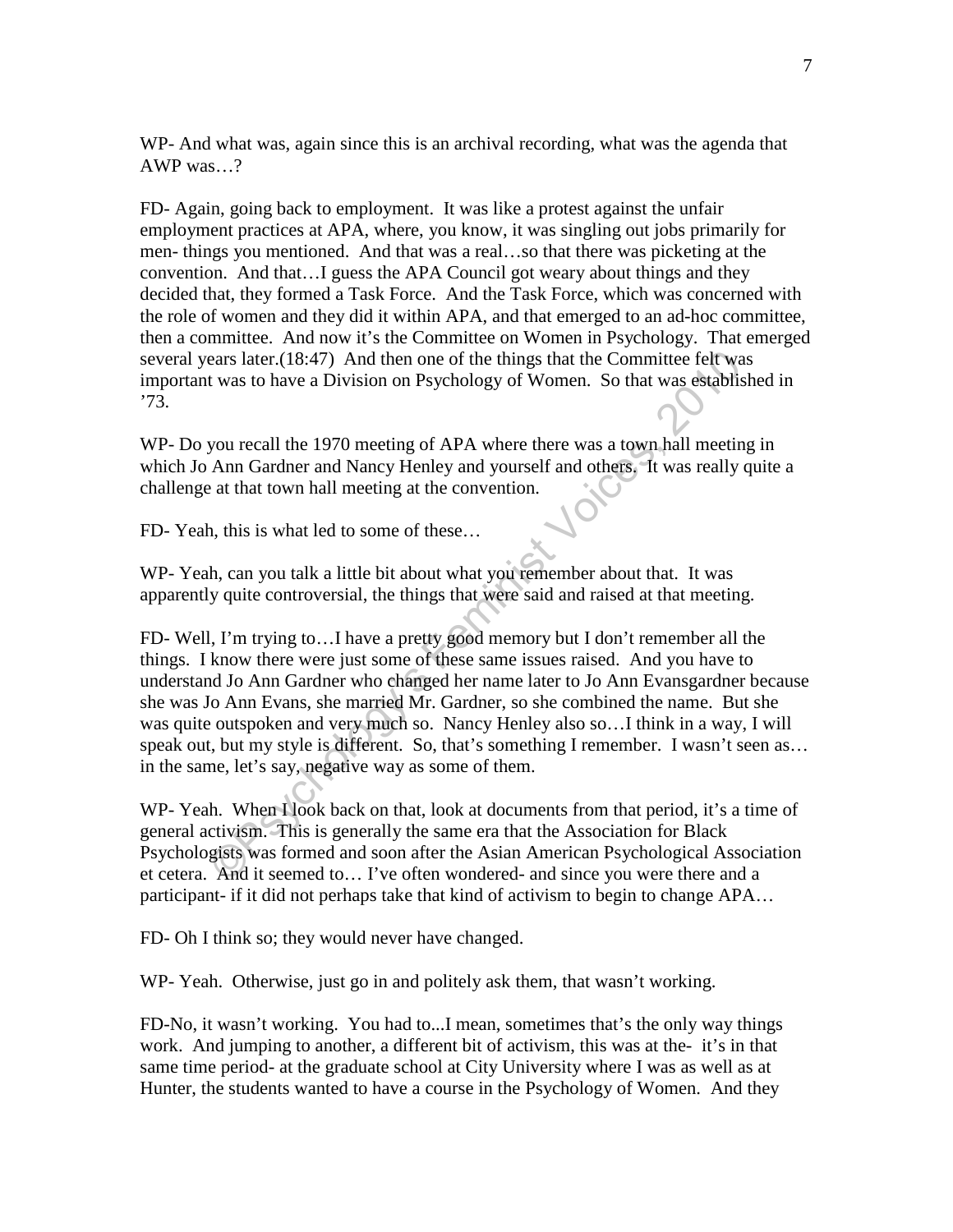wanted me to teach it. And they were turned down until they got active. They, as a group, crusaded and went to the dean and to the president and they finally got the course. It started as an ad-hoc course, but they were initially turned down. But, I mean, a lot of times it takes activism to make changes and I think student power can be very important.

WP- And you were the, I think you may have been the first person at the doctoral level to teach Psychology of Women.

FD- I was. That was it then. Yeah. (21:48)

WP- I want to come back to that, the time at Hunter there and the Women's Studies work that you did. But first, since we're talking about APA, and, you know, I think you were the third president at Division 35, the Psychology of Women. Can you talk about some of the issues that the Division was then working on? I know this was a time when the ERA was being talked about, the Equal Rights Amendment for Women.

did. But first, since we're talking about APA, and, you know, I think you<br>president at Division 35, the Psychology of Women. Can you talk about<br>ues that the Division was then working on? I know this was a time when<br>being t FD- In terms of the Division, the Division was really and still is multi-faceted. So it's involved with research, it was involved with activism and still is. But, I think even to get itself- and now, it's of course the Society for the Psychological Study of Women- but in order to go through Council and be approved as a Division, it had to, you know, it primarily had to be cast in the light of the research. There was concern with these issues, but a lot of the activism, the real activism was done outside from the Association for Women in Psychology and also the Committee on Women in Psychology. So, it was, I mean, and there's multiple overlapping memberships so it wasn't like it was different people. It was the same people, but using different venues to bring this about.

WP- Was that the first Division that you were the president of?

FD- Yeah.

WP- In your memory, yeah.

FD- Yeah, it was.

WP- And what's your sense now, as you look back, in terms of the visibility that that brought you, because five or so years later you became the president of APA.

FD- Well, I think it was the first divisional presidency. I was on APA Council though as a representative from NYSPA, New York State Psychological Association. And I think it was a good time for someone to be involved in the Psychology of Women. I mean, I'm talking personally, well it was a good time anyway because change was happening, but it was also…so, generally and personally. And with the ERA going on, and APA at that time took a stand not to meet in any state which had not ratified the Equal Rights Amendment. So that meant conventions at that time had to be cancelled in Louisiana and Florida, in other places where…Chicago, because Illinois didn't pass it. But, being on Council, I was seen as a leader of the women. And a lot of the men on Council would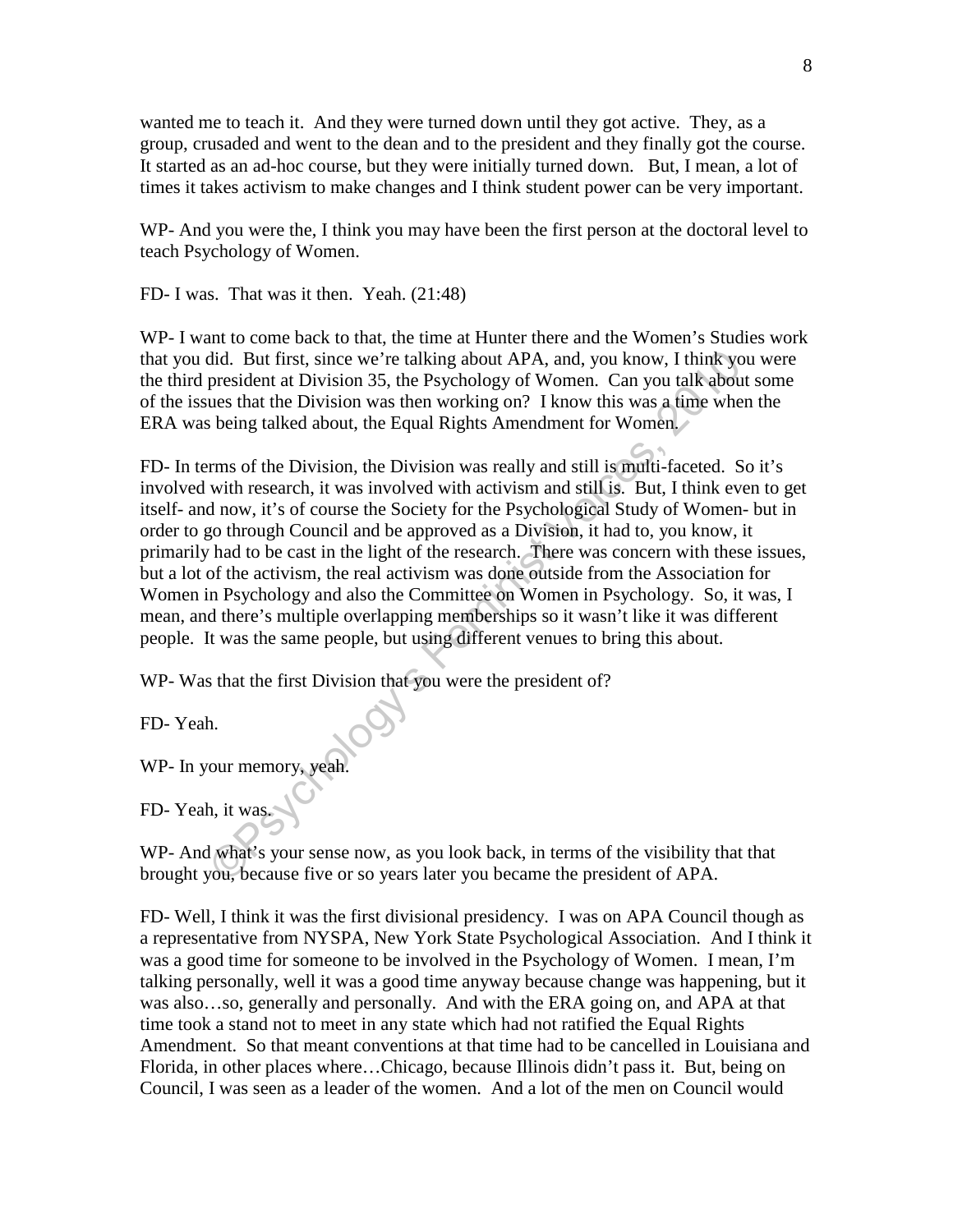ask me, "We'll vote for something that you want, what do the women want and we'll vote…" Well, it was a good feeling of power, because, not that I could command the women's votes for certain other issues but I said I would try. And I got a lot of votes for various things including childcare in conventions, things of that sort.

WP- Right, right. And that had been a longstanding issue, the childcare issue at conventions.

FD- Yeah. So we did get that. (25:39)

WP- When you were president, someone said that you were thought of as the most effective President of APA and sometime, in terms of getting an agenda actually through Council…

FD- Oh, I don't know who said it, but it sounds good.

WP- What do you think were your characteristics that allowed you to do that, facilitated your doing that, accomplishing so much as APA President?

President of APA and sometime, in terms of getting an agenda actually the President of APA and sometime, in terms of getting an agenda actually the sum of the state of the state of the state of the state of the state of th FD- Well, I don't always know. I can only…I will tell you what Jo Ann Evansgardner said. She was on Council when I was president. She said, "You are like the iron fist in the velvet glove." So, it's a matter of I really, you know, would stick to the things I believed in. But I think its style. I mean, the substance was there but there was…I guess having been brought up where qualities like, whatever, femininity, gentleness were perceived as valuable. I was stuck with them, but they were good.

WP- Right. And it may well be that then you served as a model for others who came after you who saw that your style was effective and imitated that.

FD- That may be, I don't know.

WP- Because some APA presidents, frankly, are not very effective. And then others can be. And I think those that know how to work with people are the ones who tend to be the most effective.

FD- That's true.

WP- I think you modeled that. Back in New York, you're at Hunter. And can you talk a little about how the Women's Collective is formed, was formed at Hunter?

FD- Oh, the Collective was formed much later. And that was a title, that's actually a title we gave ourselves. There were about, the membership sometimes varied up to about ten people who were writing this Women's Studies book which is now just about ready to come out in its third edition. Since there were so many names we couldn't just say X and Y, so we just gave ourselves the name, The Hunter College Women's Studies Collective as the author of the text.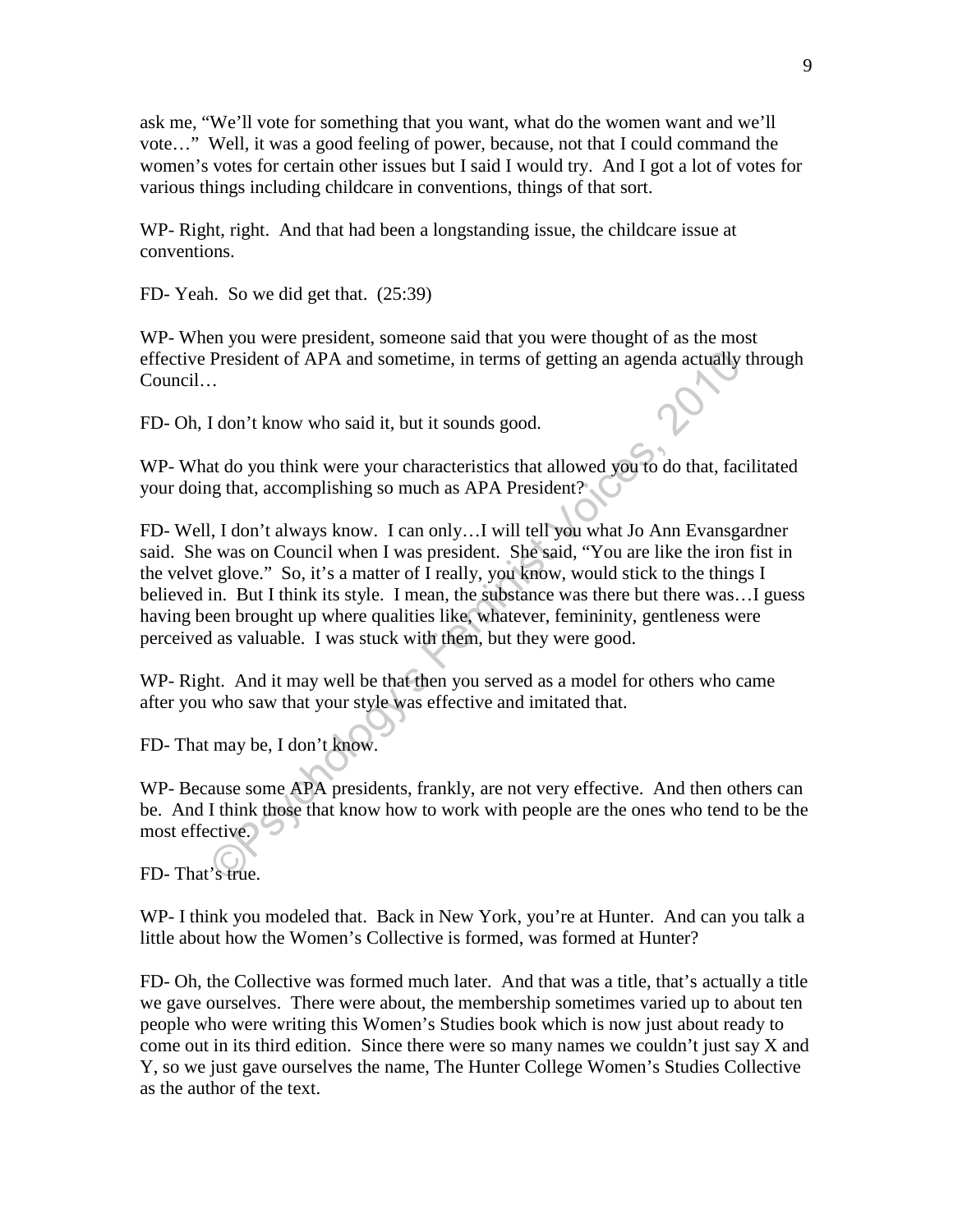And it was a time of a lot of activism when the Women's Studies program got formed. I mean, people didn't want to have a Women's Studies. And Hunter was divided at that time, it's not anymore, but it was divided with four different deans for Social Science, for Science, Arts and Humanities, and Education. And they said, one of the arguments against Women's Studies, "Well, you have people from many disciplines. You can't belong to one dean, therefore you should not be a program." It was quite funny. But, finally it got settled and I think the group reported to the dean of Social Science. But it was a big fight on the Senate. At that time they had what was called Faculty Council, which they have here, but it later became a Senate involving students also. And it finally got approved. I guess I was active in that. I mean I'm very, besides writing the book, I'm very close to the people that I worked with there. (29:12)

WP- Can you give for the tape the title of the book, and perhaps the students would want to know as well.

FD- *Women's Realities, Women's Choices*. So, if anyone here teaches a course in Introduction to Women's Studies, that's a book to use.

WP- It's been kind of a landmark book.

close to the people that I worked with there. (29:12)<br>you give for the tape the title of the book, and perhaps the students woul<br>sa well.<br><br>*nen's Realities, Women's Choices.* So, if anyone here teaches a course in<br>ion to W FD- Yeah, it was the first book. What we did, this was very nice in the sense that we had …there was a grant that we had which enabled us to teach each other. We'd take a topic and teach each other from our discipline. And so it might be, it wasn't topics directly from the Psychology of Women, but you might have a topic like, say, Health. And you could talk about mental health, and you could talk about other issues. We had a nurse who came and talked about nurses. You know, so you got a lot of…literature people brought in things that were in the literature about it. You know, so we all taught each other. And then the book, now in its third edition, is not a book that says 'The Psychology of Women' and 'The Sociology of Women' and 'The History of Women', but it was a blend. So I think it's maybe the only Women's Studies book that does that.

WP- Now just again, for the context of it, somewhere in this time period too, maybe just before this, is the quite influential book, *Our Bodies Ourselves*, which continues to be…I would imagine a number of the women in the class know the book and perhaps have read it, used it, et cetera. And of course the Roe v. Wade decision, kind of in the same general period. So, this is a time of profound change, or beginning of a reorientation vis-à-vis women's role in society. And yet, sometimes I look around now, 2005, and it still seems like there's still some barriers there for women, and not just Psychology, but in other sciences and in society. Any thoughts on that, on why those barriers remain?

FD- Yeah, I think some of it has to do with, well, the current leadership at the top which has moved into a very conservative era, we've been in that. And that doesn't help the picture. And then you get someone like the president of Harvard saying, you know, maybe there are genetic differences why women aren't the scientists, the mathematicians." And I thought, when I read that, I thought, "Gee, I'm back forty years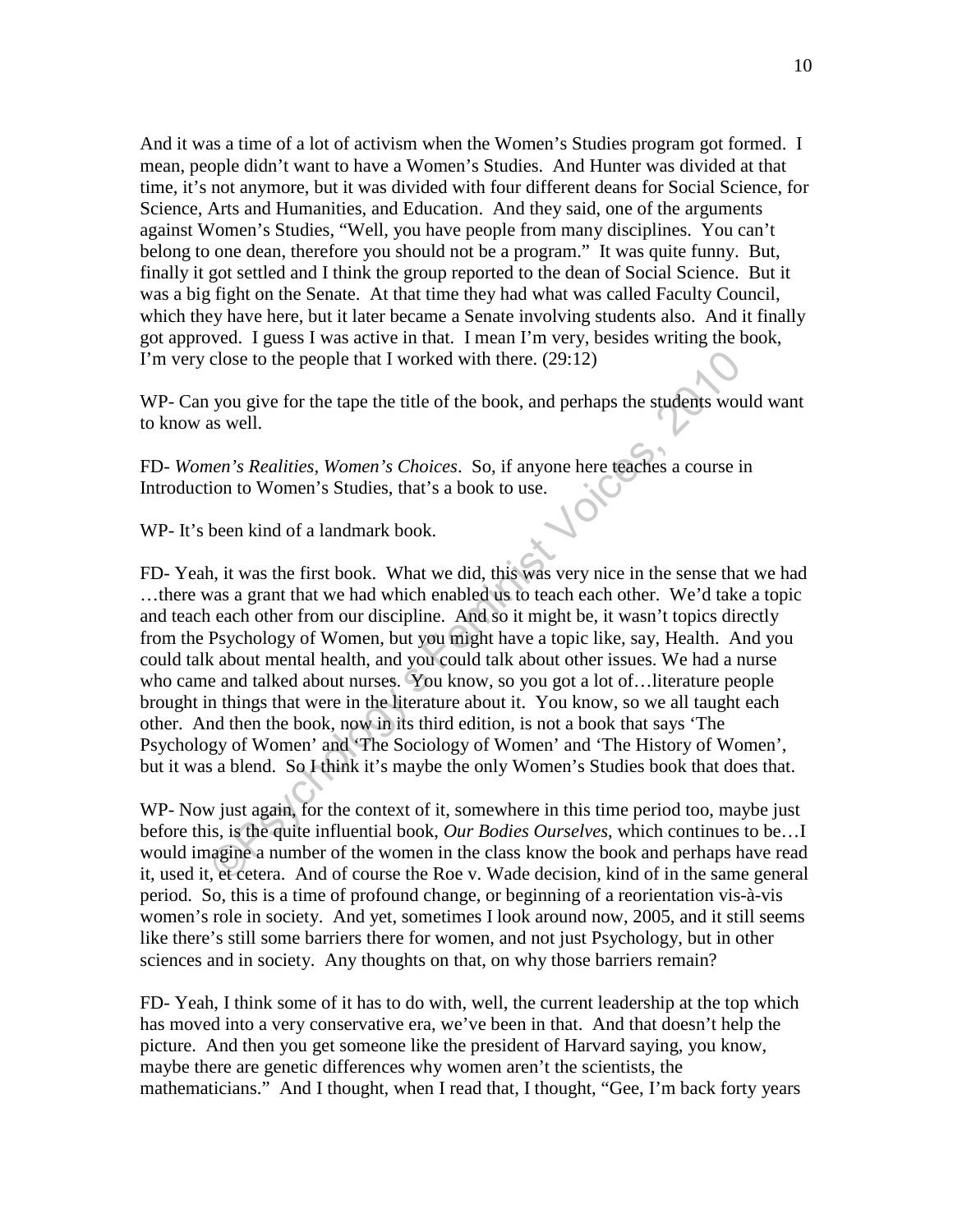ago or something." It was not, you know, something that you….But, you know these attitudes, the beliefs are still there. Except now, action at Harvard was taken to produce change. And I could answer, you know, a lot of the reasons why women may no be as prominent in math and science at Harvard and other schools but it's not genetically based.

WP- Right. And so there's still work to be done.

FD- Oh yeah. (32:25)

WP- One of the things that you've also worked on over the years is ethnic minority issues in Psychology. Can you talk about that a little bit, how you, kind of, were pulled into that?

blogy. Can you talk about that a little bit, how you, kind of, were pulled<br>
1, I think I got pulled into it...well, first of all when you mentioned Marci<br>
2- I didn't get pulled into it, my heart has always been there-yeah FD- Well, I think I got pulled into it…well, first of all when you mentioned Marcia Guttentag- I didn't get pulled into it, my heart has always been there- yeah, but Marcia Guttentag and I did a big study in Manhasset Schools, and it was the time when they were integrating schools in Manhasset, a town on Long Island where they had had two just basically white schools and one basically African American school. And integration came along. And we were able to do a pre and post-integration study, showing the benefits of integration at that time, not only for the minorities, ethnic minority students, but also for the white students. So that was like an early thing. Then, when I was at Hunter- Oh, before that when I was at Queens College, I had also worked in the Testing and Counseling Office and worked as a consultant there to the SEEK Program, which was a program for, it was primarily minority, but it was designed for people who came from poverty areas. And it stood for, I mean, they just had the acronym SEEK for Education, Elevation and Knowledge. And you know, showing how…by working there, showing some of the positive changes that occurred after even one semester for students. And then when I came to Hunter, Hunter then developed its program and I was asked to be the Director. So for two years I was the Director of that SEEK program. And I felt good about it, but I also felt that it was time that they have an ethnic minority to be the Director, not me, after a while. So I felt I got it established and now we move on. So, and there were things, you know… it was very interesting work because many of the students who came there were under-prepared. It was actually a forerunner, it was prior to open admissions; it was a forerunner of that program. But it was very nice in the sense of power. It wasn't power over people but power to make change and do things. And I was able to arrange courses so that I could have someone take it end of a year or a semester and get three credits of English, let's say, by having… well, if it were one semester they could have three regular English hours and three remedial hours, or even nine remedial hours over year three. And then putting students in classes where they could excel, such as Speech classes and they'd get the credits. And it was a really goodand that's what I meant by the power, to arrange these things. And I had…the departments hire the instructors for the remediation, I didn't do that. And that got a lot of the regular departments on board because they didn't want me hiring someone to teach English.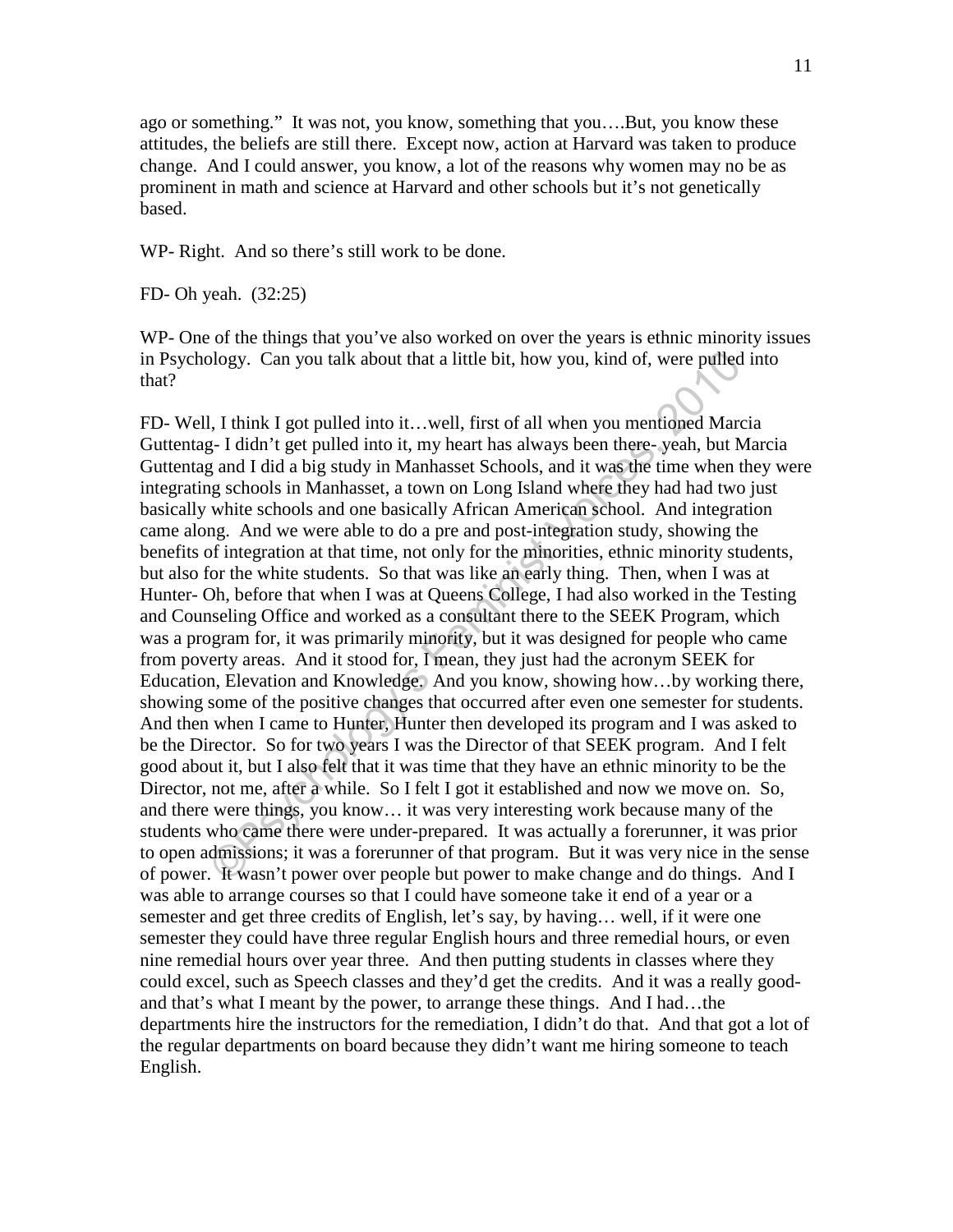WP- Again, you were in the position of facilitating change.

FD- Yeah, that's what I meant. It was good. So, and the students did very well. I mean, it was amazing how… I mean, in regular classes people didn't know they were SEEK students particularly. And some of them came out after a semester with all 'A's. Many of them not, but one of them transferred to Yale, I remember that. A couple later on came and talked to me years later, and had their doctorate in Psychology. So it was a good feeling too. But that was a, you know, so that was a lot of my early career and history there and today I'm still, you know, a member of the Division 45, the Division of Ethnic Minority Psychology, happy to be there. (37:09)

WP- You know, one of the areas of research that you're very well known for is research in Leadership, and especially Women in Leadership. And I think you actually began this work as an undergraduate. Can you talk about how your thinking and your research kind of evolved over the years?

It know, one of the areas of research that you're very well known for is reship, and especially Women in Leadership. And I think you actually begind and nundergraduate. Can you talk about how your thinking and your researc FD- Well, the early work that I published later but I started as an undergraduate had to do with Leadership. And this was done at Penn where there were, what Penn called women's fraternities, I mean, other people would say sororities; but with fraternities and women's fraternities, sororities. And it was taking a group where there were leaders, the president of each group, and then the question that I looked at and the hypothesis was whether women were conforming more than men as the followers to the leaders. And that was kind of a belief in general at that time, coming out of some of the work of the Authoritarian Personality and the idea that women in general would conform more. And that research showed that they didn't; they were equal. So that was some of the…that was, I guess, my initial work. And then I just got interested and did various studies in the area and looked at Styles of Leadership, meaning whether there were people who raised Authoritarian Leaders, Social Emotional Leaders, and got into some of those things and worked on from there. You know, so it was an interesting… I still sometimes get involved in it.

WP- Well, I think your work is still cited in terms of women's leadership styles…

### FD- Yeah.

WP-… the key differences there. Another area that you've worked in, maybe more recently has been on international issues: women in other countries. You've written about this and some Israeli work, if I remember correctly.

FD- Oh yeah, I worked with…that was with a student who was Israeli so she…But that was, yeah…I mean, how did that happen, it's…I think I attribute my initial interest in international activities to APA. Why APA? Because there's always international meetings and I think, not the first, but one of the earliest experiences was going to Lima, Peru. I was President-elect at the time and Nick Cummings who preceded me either couldn't go or didn't want to go, or whatever. So I was asked to go. And then I went when I was President itself, I went to China, [inaudible], you know all this as President,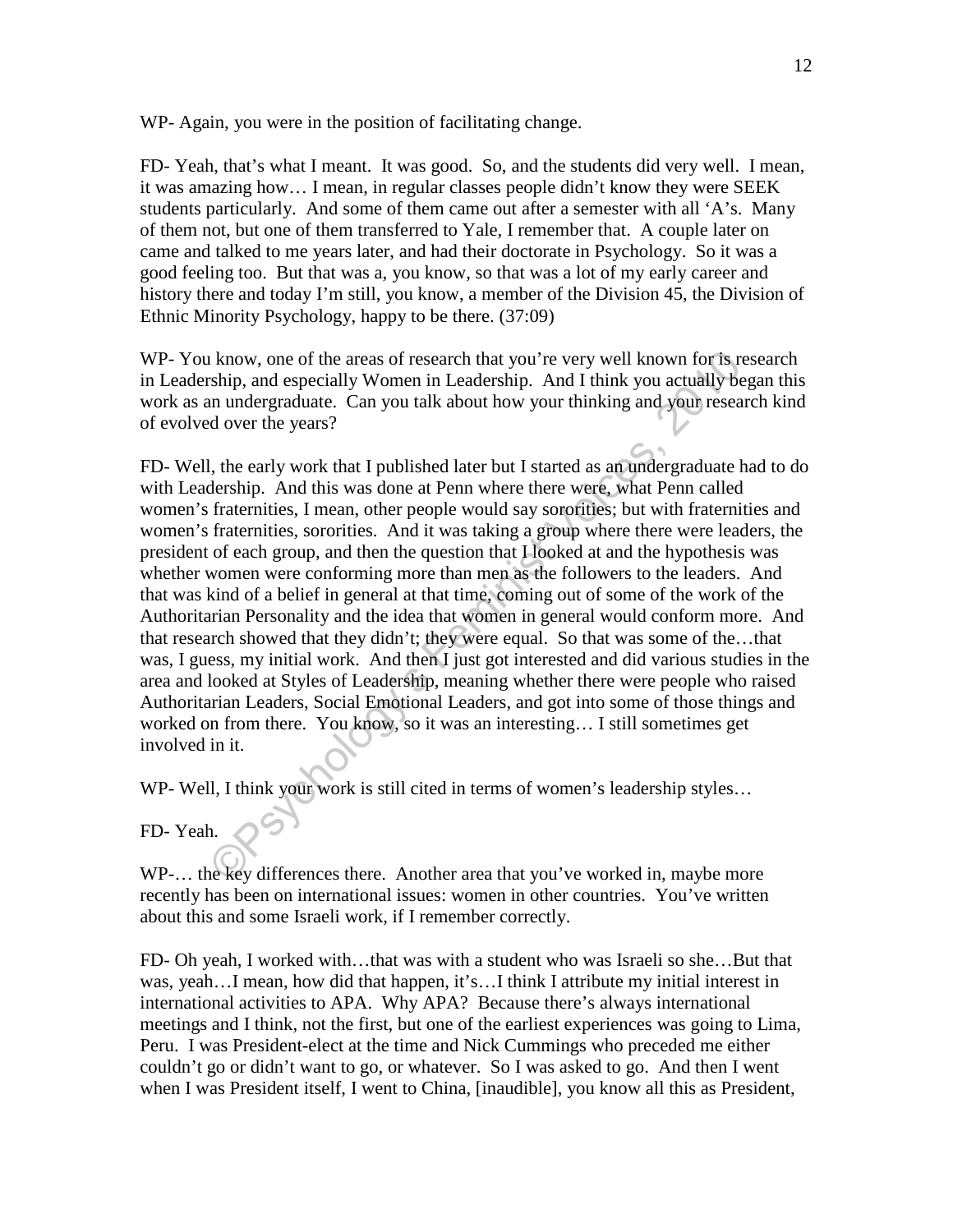Israel then for the Women's Congress and then later Santa Domingo when John Conger couldn't go. So it was like I'm filling in. And then I just, you sort of become a junkie. So I'm like an international junkie and I stayed with it.

But that was not just travel…it is great to travel and I joined the International Council of Psychologists, which my husband calls our travel club. You see the people- the same people go and it's a very nice thing. But I did get interested in issues. And then there was also the- it's still going on- the International Interdisciplinary Congress on Women. So, it's academically oriented, not completely academic, but not only Psychology but a lot of studies done with women. And I'm still pursuing some. And Michelle Marcez, who's next to you there and is in the class, involved with me. And I want to ask the class- good opportunity- we're looking at things that are found basically in textbooks or what's taught about, in this case, about women, but internationally.(41:48) Do the studies, I mean there's a lot of women's issues now in, say, introductory Psychology texts and others. But how much of it is international, we want to find out. So I turn to the class and ask you to please let me know, or let Michelle know soon: for your own experience, your undergraduate or your prior-graduate work did you have courses that not only dealt with women, and tell that too, but was there any international component in there? So do let us know. And they have your e-mail, Michelle? Yeah. Good. So let her know within a week.

And that's one thing we want to do and talk about for EPA.

WP- One of the…something you've published fairly recently was some work on Muslim women. Can you talk about that a bit for the recording?

od opportunity- we're looking at things that are found basically in textbo-<br>ught about, in this case, about women, but internationally.(41:48) Do the<br>mean there's a lot of women's issues now in, say, introductory Psycholo FD- Okay, this is- I guess it was the September issue although it just came out- of *Sex Roles* the journal *Sex Roles*. And that was a volume which I co-edited with Phyllis Katz. Phyllis Katz had been the first editor and we decided to do this together and Joan Chrisler who was the editor of *Sex Roles* agreed that it was an appropriate thing. And we dedicated it to Sue Zalk who had died recently and was the second editor of *Sex Roles*. And, well, we were talking about Muslim women. And we reached out to get people as authors of various articles in there who- not that all were Muslim, but many were- and including people from other countries so that a good friend of mine from Egypt I asked [her] to contribute a chapter. And I think we did…you know, these things take a lot of work especially when people from other countries don't know APA style and it has to be in APA style. We had to do a lot of editing. So, I don't know, I think it's a good, I think it's a very good issue.

WP- So salient right now, the...

FD- That's why we picked that topic, because it's salient. And anyone who wants to see it at all, I have a copy in my office, you can look at it.

WP- Another area is your work on aging. And this is... it seems like there's just, you know, you've done so much, but this work on aging is…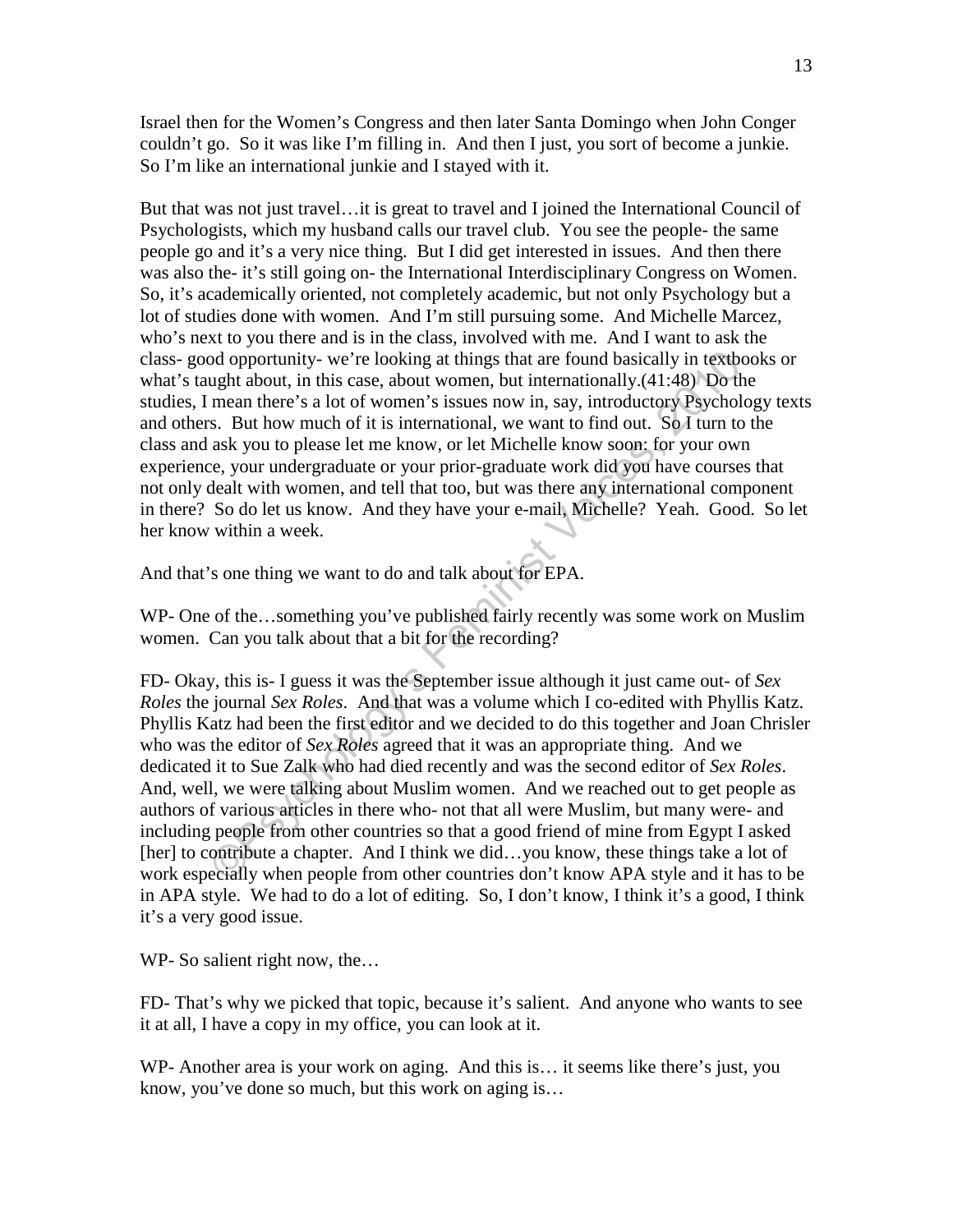hat, I went to Madrid as a...when they had the Second World Assembly<br>15:57) and just got very involved in that work. I mean, not only work-but<br>16:57) and just got very involved in that work. I mean, not only work-but<br>16:17 FD- Yeah, I think I move into things by serendipity in some ways. No, it's true, that's the way things often happen, at least they happen to me that way. I mean, it all ties in together; I would say if I had to look for an overall tie it would have to be social issues. But, that happened…well, as a representative to the United Nations- which I am, an NGO, non-governmental, no pay, it's volunteer- but in doing that, I went to a meeting when I first became a representative. I went to a meeting which was sponsored by the Committee on the Status of Women there, but it was a co-sponsored meeting with the Committee on Aging. And the Chair at that time of the Committee on Aging said, "Oh, you must join us." So, I joined Aging as well as the Committee on the Status of Women. And also there was a subcommittee on older women, so I belonged to that. And then through that, I went to Madrid as a…when they had the Second World Assembly on Aging, (45:57) and just got very involved in that work. I mean, not only work but the point that, you know, it's very interesting because most of the older people around the world are women; they live longer than men in every country, there's not one where they don't. But there's a lot of things that you find with the poverty that exists, some of the issues and…and the fact that women are not always allowed to make decisions about their own fate- they have it made for them-and men too, older men, but more women. And it's…so you just learn a lot about what's going on around the world. And we're especially in countries in Africa where the grandparents are taking care of the grandchildren because of the devastating effects of AIDS. And how life expectancy in many of the countries has, let's say, dropped from the 60s, age sixty, to 40s; it's very much, you know. So in certain countries it's rising and the older population is increasing, in general, around the world. And the UN defines older as sixty and over. So, there's just a lot that goes on there.

WP- And that's of course a part of your current work, this is what you're doing now.

FD- Yeah, it is, it is.

WP- You know, since you've traveled so much and you've written about Psychology internationally and all, I'll ask you a question that…I've talked to some psychologists who are from other countries and some psychologists who are American but who are not white and some are not male. And there is a kind of a sense among some psychologists in other countries as well as here that there has been- not necessarily as strong now as it was- but there has been a kind of psychological imperialism practiced by American psychologists that in order to have say, Psychology in Korea, it has to be a kind of American version of Korean. Have you experienced that when you've traveled?

FD- Well, I'd say yes in the sense…well, what would I say? I think because APA particularly is the largest, not only the largest psychological organization, but maybe larger than all the others put together, or just about. And then, of course, the fact that all, basically everything…meetings that are international with the exception probably of the Inter- American Society of Psychology- the meetings are always in English. So, there's that dominance and the fact that APA produces- or its divisions and so on produce- most of the journals, and that's APA style. So there is this dominance that occurs. But, I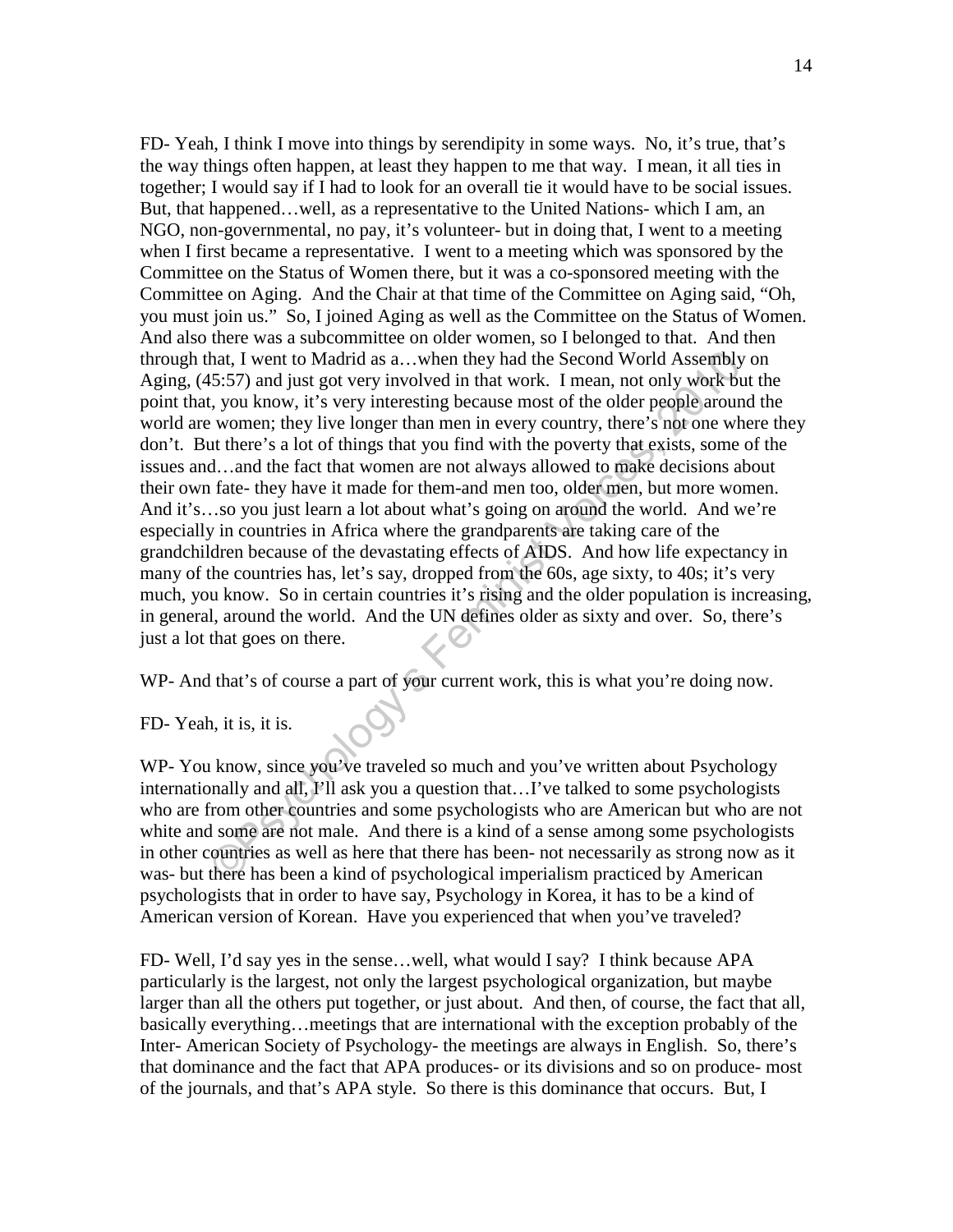almost, well maybe it's the people I'd meet or deal with; I don't get this effect that "Oh, the imperialistic American psychologist." So, rightly or wrongly at least I don't sense that. But there is, I mean, there is that kind of dominance. And perhaps worse than that, I think many of us have to really go out of our way to help, if it's publication, we have to really help people. If their native language is other than English, to really help…it's their paper and all this, but we have to help them rewrite it and help them with APA style. I mean, it's not doing the research or the basic idea, but to do the editing and rewriting before it goes to the editor.

WP- Right. Well, it will be kind of interesting to see how this plays out in the next twenty years or so in terms of the globalization of science and practice and that sort of thing. (50:38)

FD- And of course with the globalization and use of the internet and things it's become much easier to collaborate with others.

WP- I want to open it up to student questions; if any of you have questions, we have time for that.

FD- Come on, this is participation. You're not a student, but you can ask.

Audience- As a travel junkie I'm curious how many countries you've been to.

FD- Oh, God.

Audience- I know it's a lot.

Compare with the globalization and use of the internet and things it's be<br>
ier to collaborate with others.<br>
In to open it up to student questions; if any of you have questions, we had<br>
the on, this is participation. You're FD- It's a lot. It's over a hundred, about a hundred and fifty. So, my husband and I , we belong to the Century Club which is a hundred or more countries. But, it's great. That's one nice thing, I think, that psychologists really started…me on a lot of these trips. So, like I mentioned the Inter-American Congress- I think I've gone to, my husband and I have gone to, nearly every country in Latin America, and others.

Audience- I was just wondering, when you realized, as you said before, the discrimination- there were certain differences in applying for jobs as a woman- was there any action that you were able to take at that time, like, for example, when they gave you the lower…?

FD- I wasn't at that time, because I didn't know it until after I was hired. I mean, now, I mean, I think, actually I've said to people: well, if they ask me now, I mean then, not now, if I knew what I know now, if they said "what does your husband do?" I would have said "He's a bed-ridden invalid." That's not taking action for others, but it led to some of these things where…You know, it's a matter then of getting on the committees that hire; and when you see anything occurring like that, speaking up and fighting against it. And, again, mentioning aging, there used to be a belief that… what was older- if you were applying to graduate school and you were thirty, you were old. You'd never consider this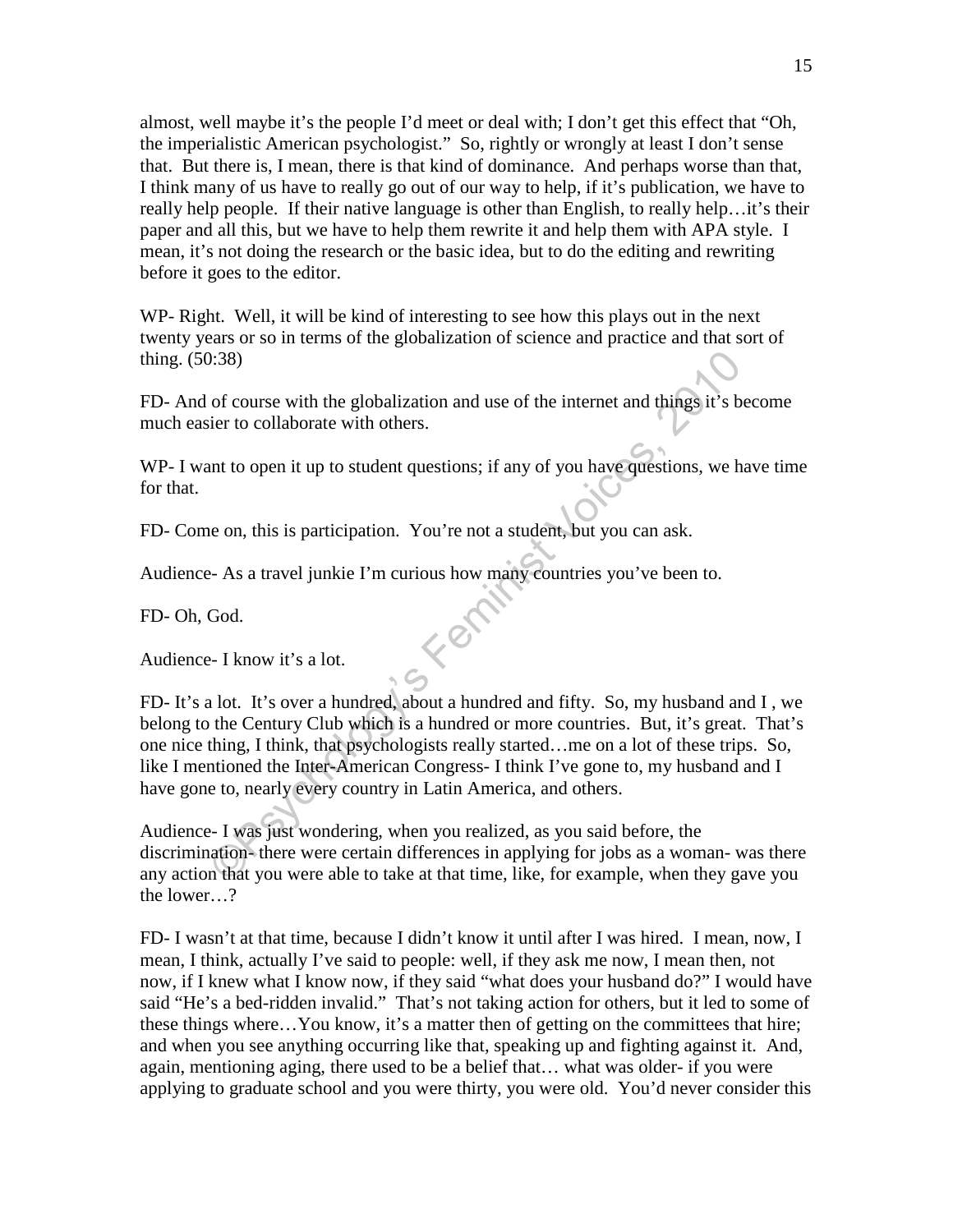old. I mean, you fight for those things. So when you're on admission committees or other hiring, you do. And I will always fight for things like that where it's, you know …when the barriers are really not important, you know, they're just that: barriers that are discriminatory. That doesn't mean you take somebody in a job who's not qualified, but there's, you know, there's so many qualified people that you don't let those barriers stand.

You had a question…

Audience- Yeah, I just wanted to ask what's the best way going about getting involved with an organization like the UN, like as a student?

l, it's hard as a student. You can go to meetings where you can get a bad<br>elle has gone, she's been on a ilst; she was my, is still my graduate assis<br>to to some of these meetings. (54:14) And there are ways to get there. I FD- Well, it's hard as a student. You can go to meetings where you can get a badge. So that Michelle has gone, she's been on a list; she was my, is still my graduate assistant, so she went to some of these meetings.(54:14) And there are ways to get there. It's hard to get directly, but if you have that interest, talk to me, or anyone who does. And other meetings, if you have an interest, you know, there's plenty of places you can join. I mean, APA, for example, has a lot of, and its divisions have student affiliates. So if you have the interest in, let's say, International Psychology, you can join there and be active. We have student groups, people who are active. There's APAGS. You're probably indoctrinated into Division 16, but there are others, if you're interested. There are so many divisions that you can meet your own interests. And if anyone has these interests and you don't know how to get started, see me, I'll help you. It's easy.

Audience- I was wondering what our role might be in the future in terms of International Psychology, just thinking of natural disasters like the Tsunami and people who've gone to help with the relief. We talk about imperialism and how our view of Psychology might be different than their view of mental health. How do you see…you have all the people trained here…

FD-Yeah, I think help is always welcome. But the wrong thing is to go in and, you know, be this 'I know everything because I'm an American who got my degree, got my doctorate. And this country only has people who practice Psychology at the masters level,' and most countries around the world do. So, the best way to work is to work *with* people, not coming in to tell people what to do but to, you know. And the same thing for those who…I was on a program at the UN with people from African who were talking about AIDS program, and they said, you know, they welcome the help, but not to tell them what to do, to work with people. And that's one of the best ways to find help. And of course, there's also work in disasters like 9/11 where people- you didn't have to worry about working in terms of other countries- but a lot of people in NYSPA took a role there. There are others who worked to help people through suffering, had the effects of the disaster there. [inaudible]. And the thing is, you can work… if you join something like the International Division, you establish contacts with people. It's easy enough to do and then, you know, they'll tell you themselves [inaudible]. Sorry, didn't see you there, didn't turn around.